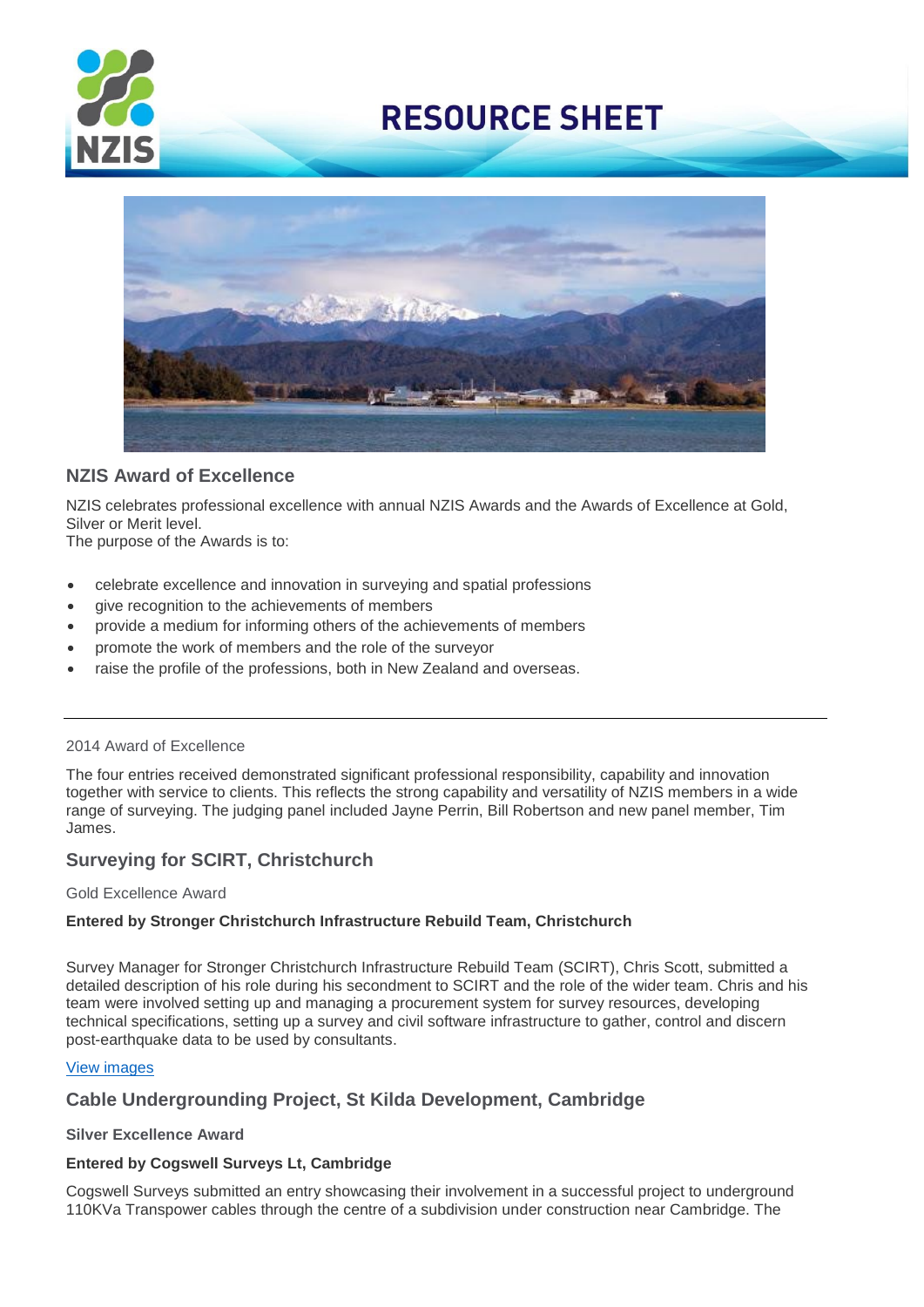undergrounding of 1.3km of mains power cables provided the developers the change to design and fully utilise the land without the obstruction of large transmission towers but first it involved Transpower accepting this proposal. This success of this project should have a positive impact on future developments nationwide.

[View images](https://goo.gl/photos/MWa2FA6dDsWLHTUr9)

Merit Excellence Award

# **Motueka Sandspit Groyne**

### **Entered byTony Nikkel, Nikkel Surveying Lt, Motueka**

The entry from Tony Nikkel demonstrated his experience and expertise in topographic surveys in a changeable foreshore environment then representing the data beyond the client scope or expectation. Tonys Groyne Removal Monitoring Survey was over the course of several years and n he then cleverly used Google Earth and captured data overlays to create visualisations and enable graphical comparisons between epochs.

View [images](https://goo.gl/photos/uYfARao5W9spN7bV6)

# **2013 Award of Excellence**

This year's entries covered a range of surveying activity from land subdivision, internal theatre refurbishment and programming of a calculator for field surveyors. All of the entries demonstrated significant professional responsibility, complexity and innovation and service to clients. This reflects the strong capability and versatility of NZIS members in a wide range of survey activity.

# **The Edge ASB Theatre Refurbishment**

### *Gold Award Winner*

Entered by Michael Tagg, Survey Manager Operations, Envivo, Auckland

This project involved major internal as-built refurbishing and construction of an iconic and busy Auckland venue.

The complexity of surveying requirements arose from the existing asymmetrical design, many overlapping vertical layers and the compact nature of the site and significant on-site obstructions.

Surveying innovations were developed to ensure fast and accurate 3D positioning in challenging sites and circumstance.

#### View [images](https://get.google.com/albumarchive/104308878353188685967/album/AF1QipMmPGAzRHUp11n-c1rhj35r16p5v4SSU4bN_Qer/AF1QipNw-OVOlWIfGDx981vmo9MRLR4uJE-AKdU1zXSN?source=pwa&authKey=CJnMnISTxMnI-gE#6081006253390514610)

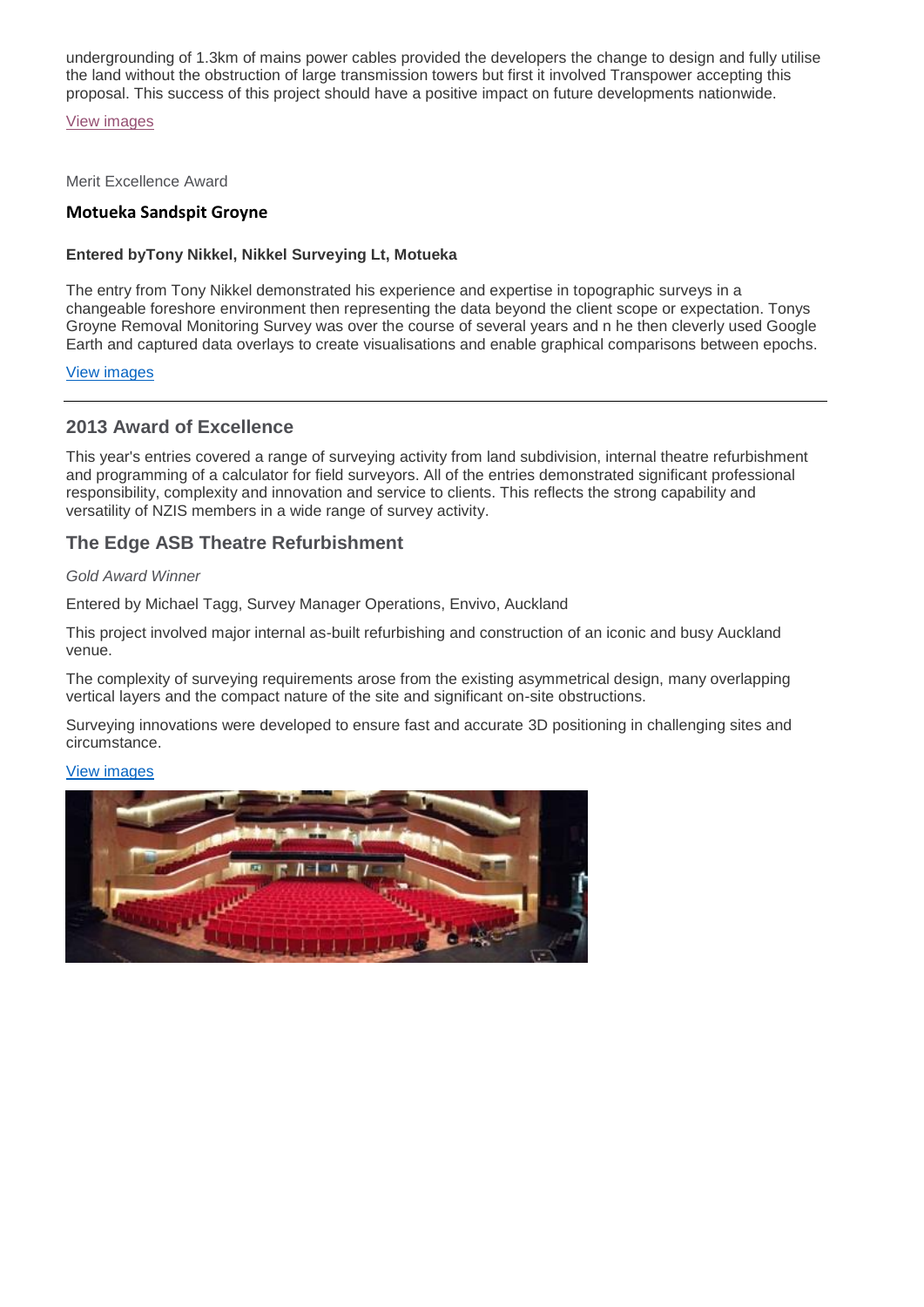

# **The Sabina Apartments Complex**

Gold Award Winner

Entered by Maaike Duncan, Terramark Ltd., Dunedin.

This complex has transformed the former Santa Sabina Convent building and grounds into an up-market multistorey unit title development. The project involved the construction of 56 units over 3 stages with the convent building totally refurbished and unit titled to provide units of studio living.

During the project Maaike andTerramark provided guidance to the civil sub-contractors and subsequently took the lead as the key consultant responsible for tying together all aspects of the development maintaining oversight over the project.

## [View images](https://goo.gl/photos/KMswZ97y4Z8oLocz7)



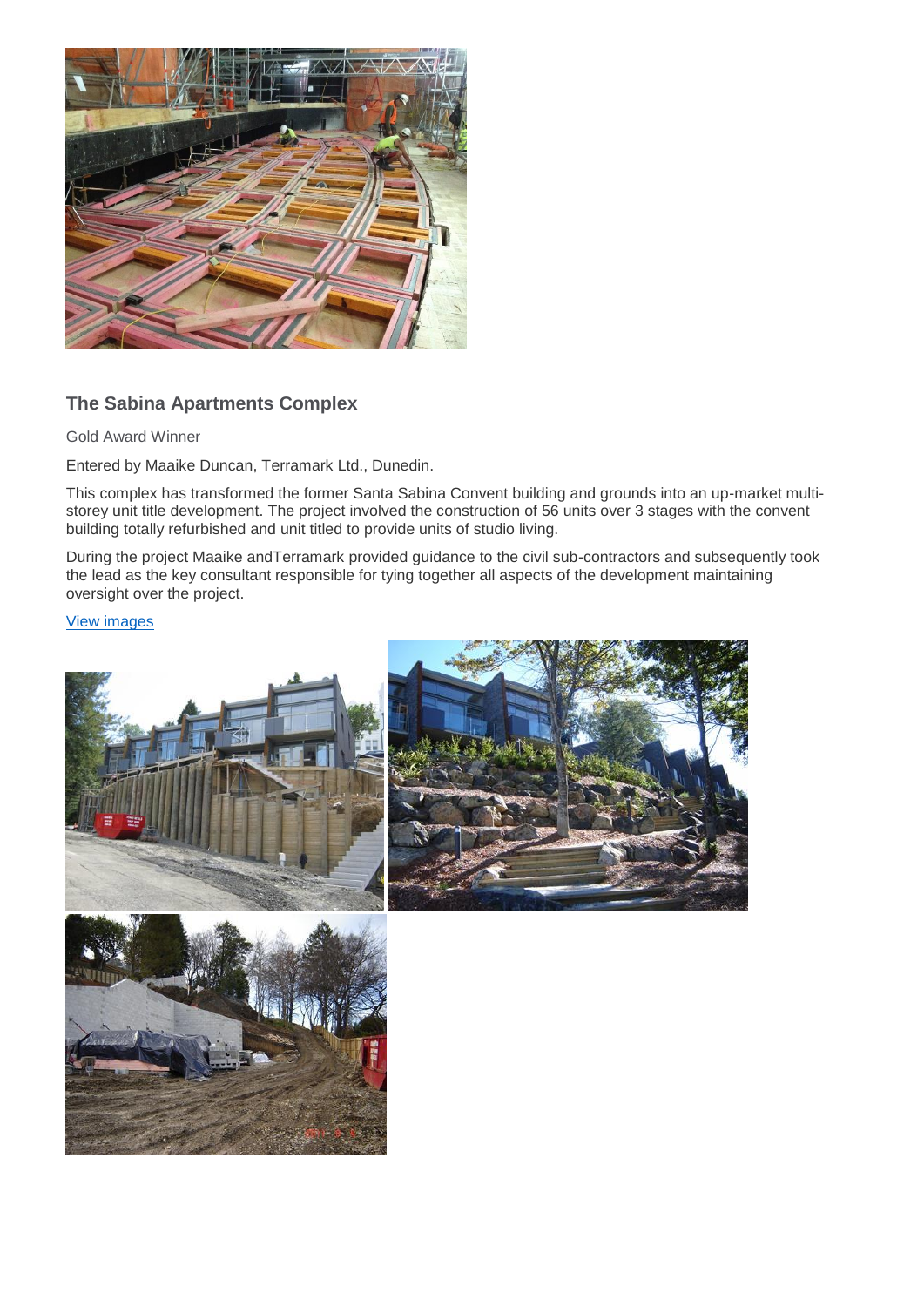# **CADSAR Cadastral Surveying Field Program for the HP35S Calculator**

### *Merit Award Winner*

#### Entered by Tony Nikkel,Motueka

This project set out to provide the surveying profession with a program tool to fill a gap in the programmable scientific calculator market that resulted from the demise of the HP42s and HP33s calculators. Its purpose was to enable surveying students unlock the surveying potential of HP 35s and inspire them with a working example of the potential of programmable scientific calculators. Users responses demonstrate that it is valued by its users and fills a niche in surveying computing.

### View [images](https://goo.gl/photos/F6Ho8ed3dmstUMKbA)



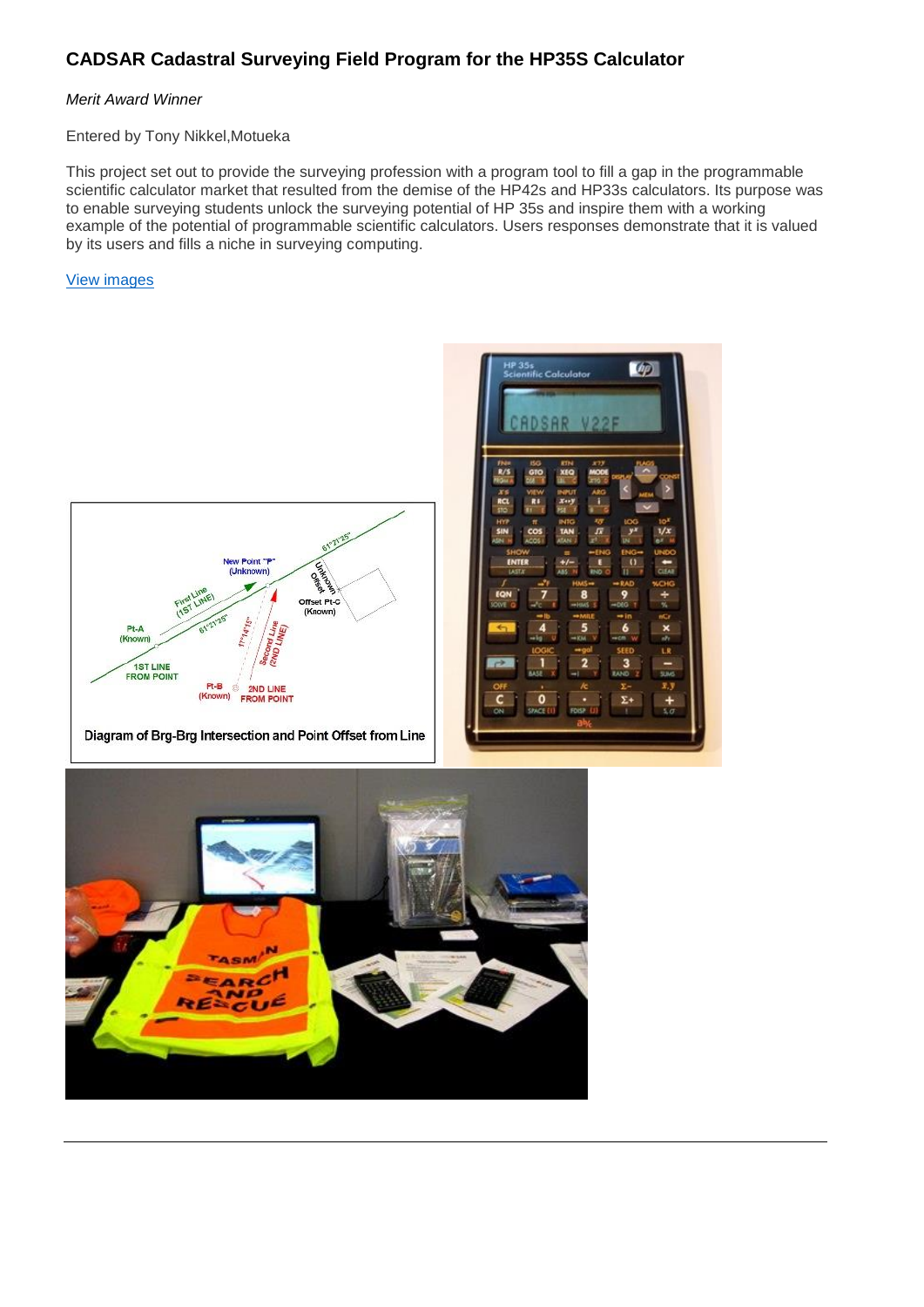# **2012 Award of Excellence**

# *Gold Award Winner*

**Canary Wharf Crossrail Station** - Entered by Eric Zeeven, Senior Engineering Surveyor, Canary Wharf Contractors Limited, London,

The Crossrail project is unique to Canary Wharf in nature and complexity and brought with it many new challenges from a surveying perspective. This major project involved aspects of deformation and structural monitoring, geodetic, hydrographical, topographical, and engineering surveying. It also featured construction activities that were in some cases a first in the United Kingdom. The mid dock location was challenging being bounded on three sides and in close proximity to existing buildings ranging from 18th century wooden piled listed buildings, to 52 storey modern high rise towers. The surveying performance for the project contributed to its successful delivery 5 months ahead of programme within tolerance and with a high level of client satisfaction. The assessors in giving this project the Gold Award rated it markedly superior in terms of professional and technical challenges, complexity, innovation, and client satisfaction.

### View [images.](https://goo.gl/photos/euCy5dt6nAkky37U7)

# *Silver Award Winner*

**The Redwoods Whakarewarewa Forest Recreation Maps** - Entered by Canmap Hawley Ltd, Rotorua

This innovative mapping project involved a new concept of a high utility recreation map which allowed for regular updates, contributed to sustainable recreational use of the forest and was highly collaborative and cost effective. It has led to Canmap Hawley and Rotorua District Council becoming project partners for a five year period. The products of this project were maps and trail profiles provided through a Recreation Guide, trail map sign boards at key positions in the forest and a concept of a cross between a map and a hanky (Manky) printed on durable fabric. This is an ongoing project with data steadily being updated allowing new versions of the products to be released regularly including mobile applications additional efficiencies and timeliness. The assessors in giving this project the Silver Award rated it highly in terms of professional and technical challenges, complexity, innovation, environmental and client satisfaction.

### [View images](https://goo.gl/photos/LoxK9KW2gxXaG9PZA)

## *Merit Award Winner*

**Innovation in Dynamic Deformation Monitoring** - Entered by Benjamin David Dash, Spiire Ltd, Wellington

This work involved a non-contact survey monitoring component of a project required by Transpower NZ Limited. This project sought to gain knowledge about a specific tower type in the network in regard to the risk to the network of these towers.

The issues to be resolved were the amount of displacement, movement related to deformation or failure of the towers and the maintenance cost implications. The survey work involved a survey control network, terrestrial photogrammetry system design and operation, data processing and project management. This work was undertaken in an interdisciplinary setting with a specially designed customer monitoring and analysis system. The successful use of time lapse terrestrial photogrammetry ensured that the requirements of this dynamic monitoring exceeded the clients project expectations. This project is assessed as being worthy of a merit award by the assessors.

# *Additional Entries*

## **Forsyth Barr Stadium** - Entered by Beca Christchurch,

The Forsyth Barr Stadium entry consisted of a technically and complex matrix of survey requirements. These were subject to tight timelines, accuracy standards and budget limits. The survey challenges included cadastral, control, monitoring for subsidence, pile set out and as build surveying. Adhesive reflective targets were used in establishing multiple secondary stations throughout the construction site for ensuring accuracy and controlling errors. There was good client satisfaction with the best-for-project mentality, proactive approach and achievement of reliable accuracy being noted. The assessors noted the good performance of the surveying component of this project.

## **Newhaven Subdivision** - Entered by Staig and Smith, Nelson

This entry is for a high quality coastal-residential development situated at Marahau adjacent to Abel Tasman National Park. It consists of a 25 lot subdivision in a sensitive coastal environment containing pre-European Maori heritage features. The sensitive coastal environment required innovative and non-traditional approaches